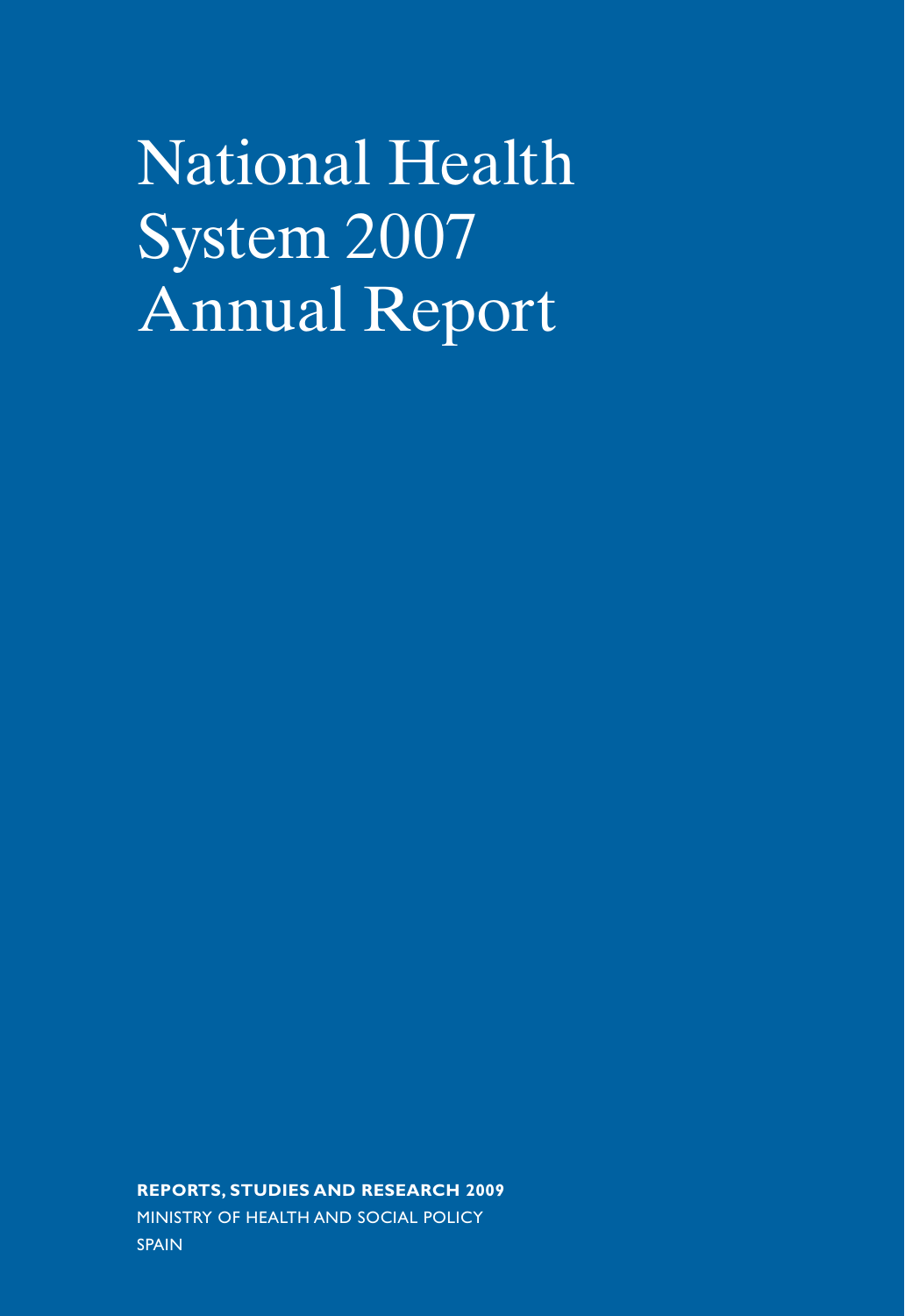# National Health System 2007 Annual Report



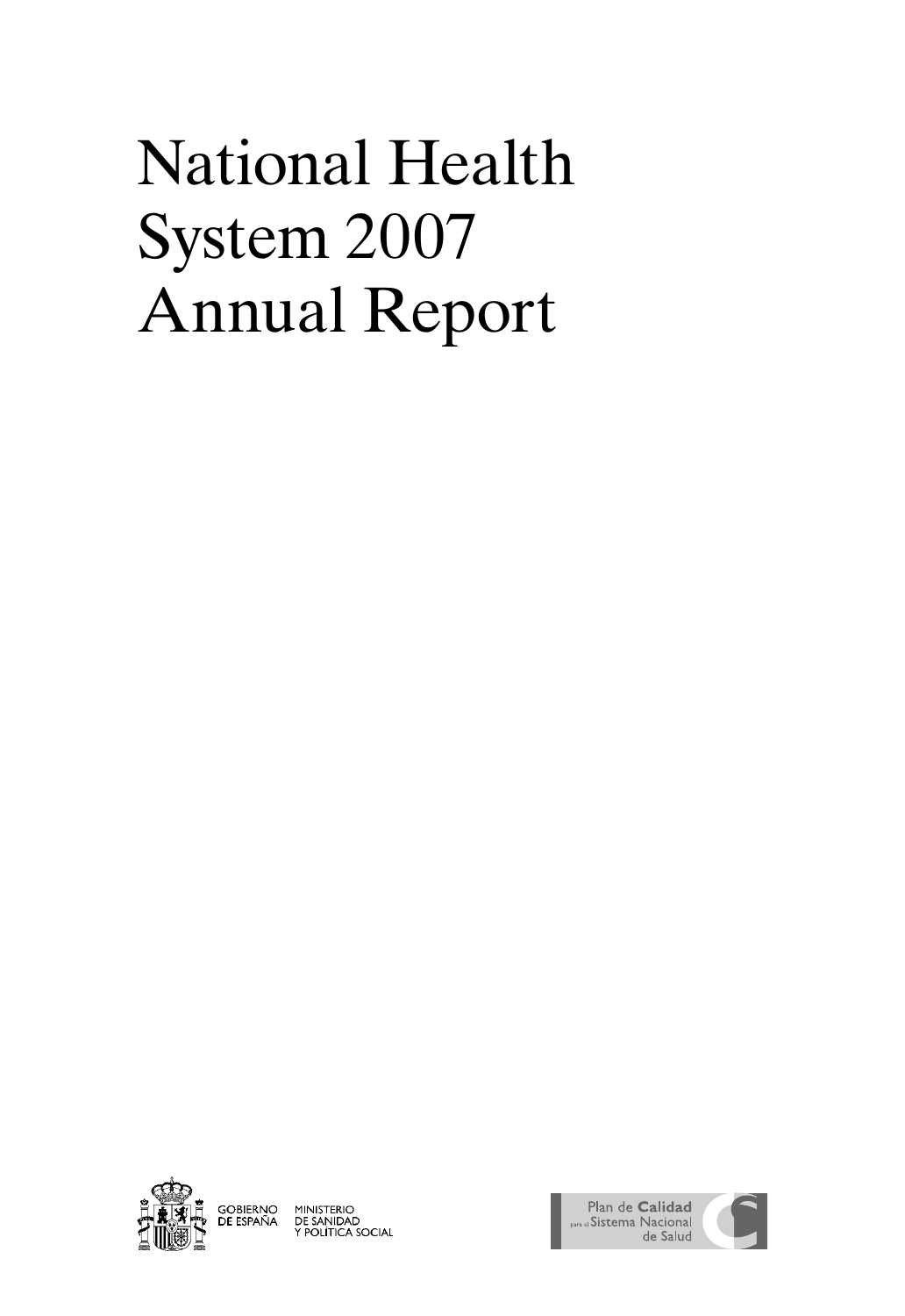*Act 16/2003, of the 28th of May, on Cohesion and Quality in the National Health System*

*CHAPTER VI. On Quality*

*SECTION 2.a The Observatory on the National Health System*

*Article 63. Observatory on the National Health System*

*The Observatory on the National Health System will be created, as an independent organ of the Ministry of Health and Consumers' Affairs, to provide a permanent analysis of the National Health System as a whole, by comparing studies of the health services of the autonomous communities in the areas of organization, provision of services, health management and results […].*

*The Observatory will prepare an annual report on the state of the National Health System, which will be presented by the Ministry of Health and Consumers' Affairs to the Interterritorial Board of the National Health System.*

©2009 Ministerio de Sanidad y Política Social

NIPO paper: XXXXXXXXXXXXXXX NIPO CD-Rom: XXXXXXXXXXXXXXX NIPO on-line: XXXXXXXXXXXXXXX

Publishing coordinator: Hubert Hanrath. Projectes editorials i comunicació Graphic design: estudi jordi sàrries comunicació gràfica English version: Martin Greedy

Design: www.elvivero.es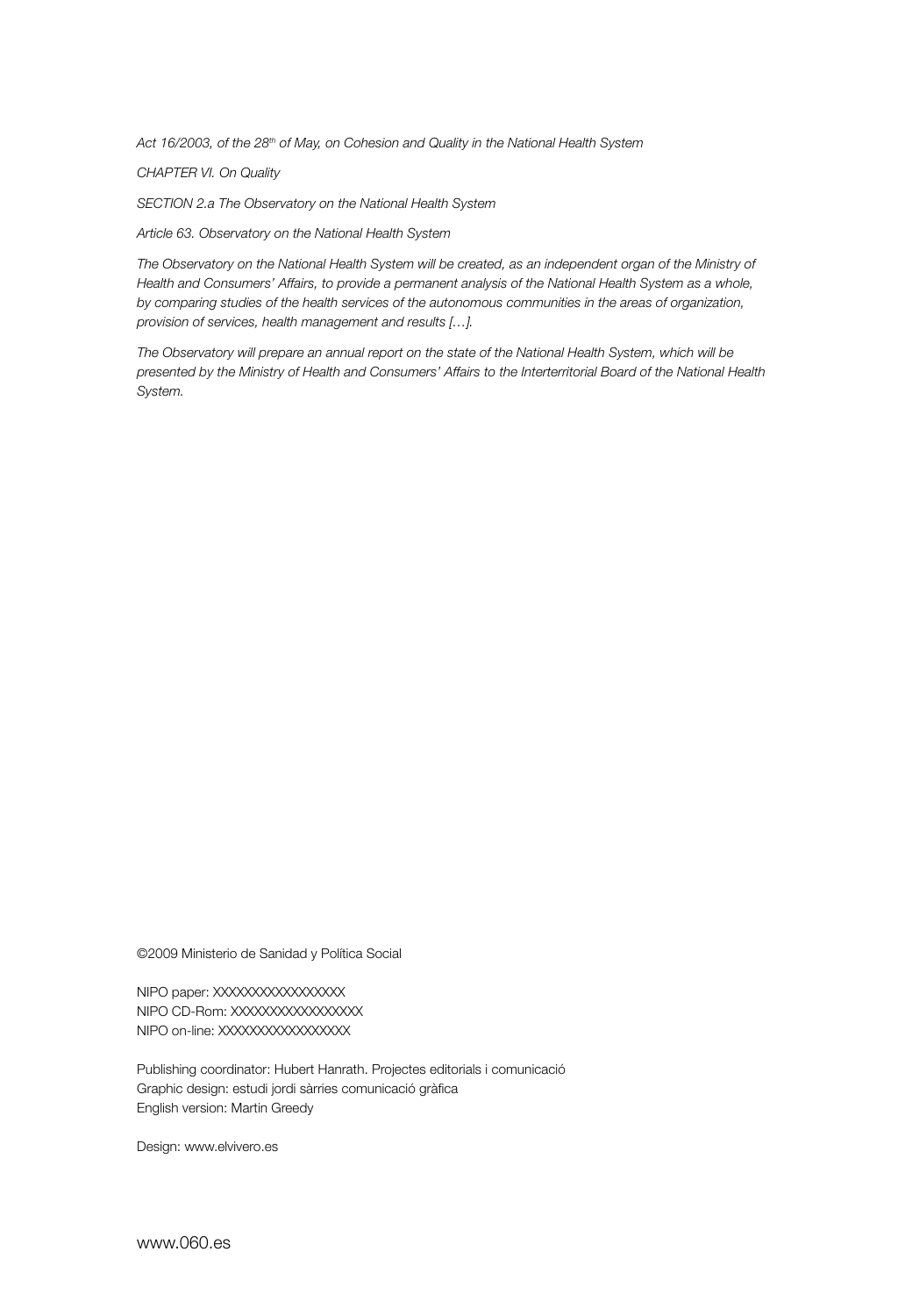#### **Publishing team**

#### Coordination

Javier Carnicero Giménez de Azcárate Director of the OSNS

Concha Colomer Revuelta Assistant director of the Health Planning and Quality Office. Director of the Observatory on Women's Health, OSM

Rosa María López Rodríguez Programme Coordinator of the OSNS and OSM

#### *Support personnel*

Noelia Álvarez Díaz (Technical Documentalist) Ruth Martínez Otero (Technical Documentalist)

#### Collaboration

#### Mercedes Alfaro Latorre

Assistant Director of the Institute of Health Management. Directorate General of the Quality Agency of the National Health System. Ministry of Health and Social Policy

Yolanda Álvarez Castaño Business Organization. University of Oviedo

#### Manuel García Goñi

Applied Economics. Economics and Business Studies. Complutense University, Madrid

#### Juan Oliva Moreno

Economic Analysis and Finance. Faculty of Law and Social Science, Toledo. University of Castile-La Mancha

#### Pedro Parra Hidalgo

Health Care Quality Management. President of the Spanish Society for Health Care Quality (SECA)

#### Oriol Ramis Juan

Health Research and Action. Public Health and Health Services, Barcelona

Berta Rivera Castiñeira Galician School of Health Administration

Rosa Urbanos Garrido Professor of Applied Economics. Complutense University, Madrid

Juan Ventura Victoria Strategic Management of Organizations. Business Organization. University of Oviedo

José Vida Fernández Administrative Law. Carlos III University, Madrid. Technical Review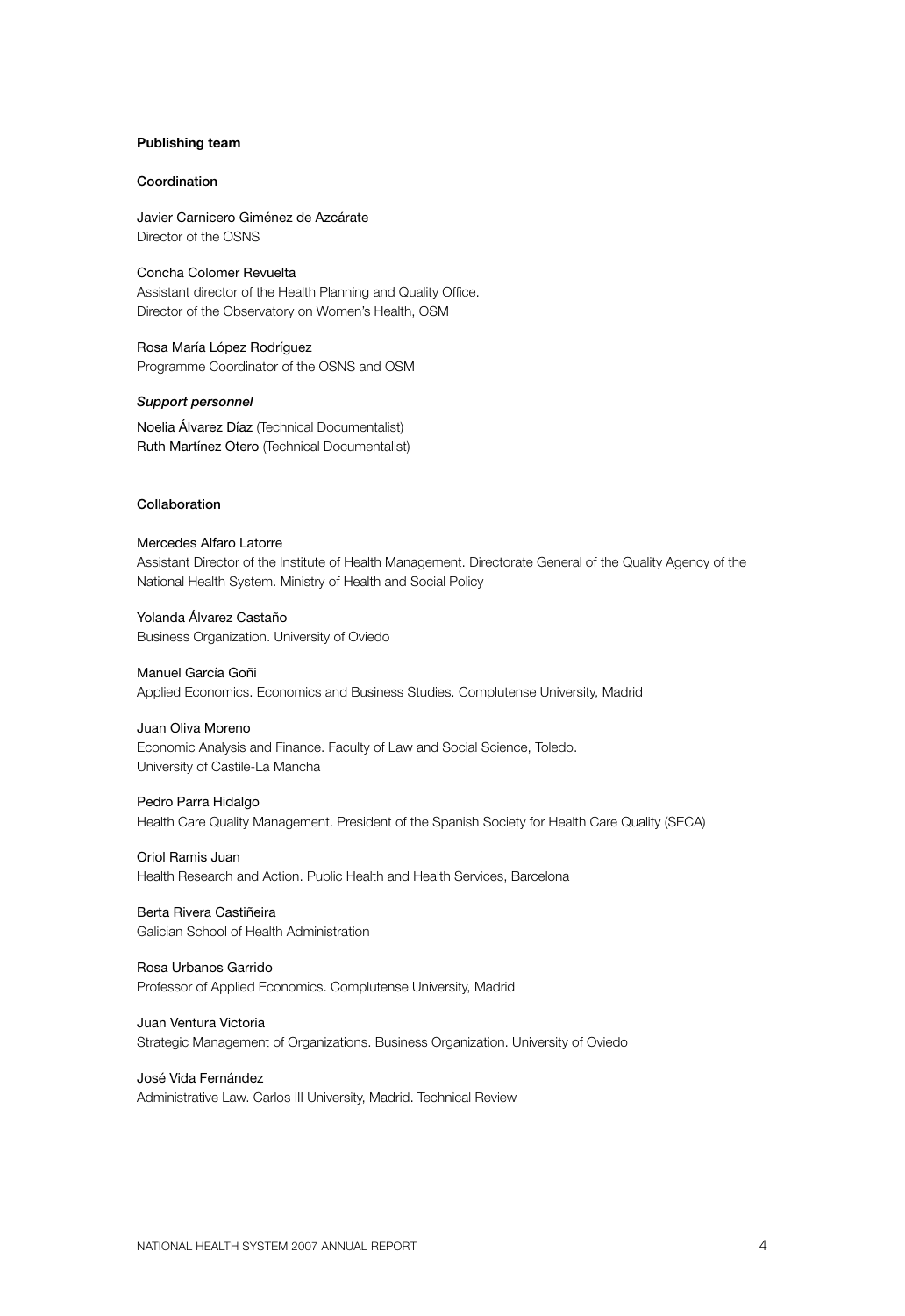#### Revision

Carme Borrell i Thió Analysis of Inequities. Health Services and Equity. Public Health Agency of Barcelona

Luis Andrés López Fernández Health Services Research. Andalusian School of Public Health

Covadonga Monte Vázquez Public Health and Participation, Seville

#### Institutional Committee

José María Abad Díez Aragon

M.ª Jesús Abarca López Castile-La Mancha

Eusebio Castaño Riera Balearic Islands

Adolfo Cestafe Martínez La Rioja

María Luisa Cuadrado Domínguez Castile and Leon

David Elvira Martínez **Catalonia** 

Gregorio Gómez Soriano Valencian Community

Casimiro Jiménez Guillén Murcia

María José Lasanta Sáez Navarre

Sonsoles Mories Álvarez Madrid (autonomous community)

María Jesús Múgica Anduaga The Basque Country

José Joaquín O´Shanahan Juan Canary Islands

Manuel Ortega Mendi Cantabria

Pilar Paneque Sosa Andalusia

Juan Ignacio Rodríguez-Arias Palomo Asturies

Esperanza Sánchez-Biezma del Pozuelo Ingesa

Raquel Vázquez Mourelle Galicia

Tomás Zarallo Barbosa **Extremadura**